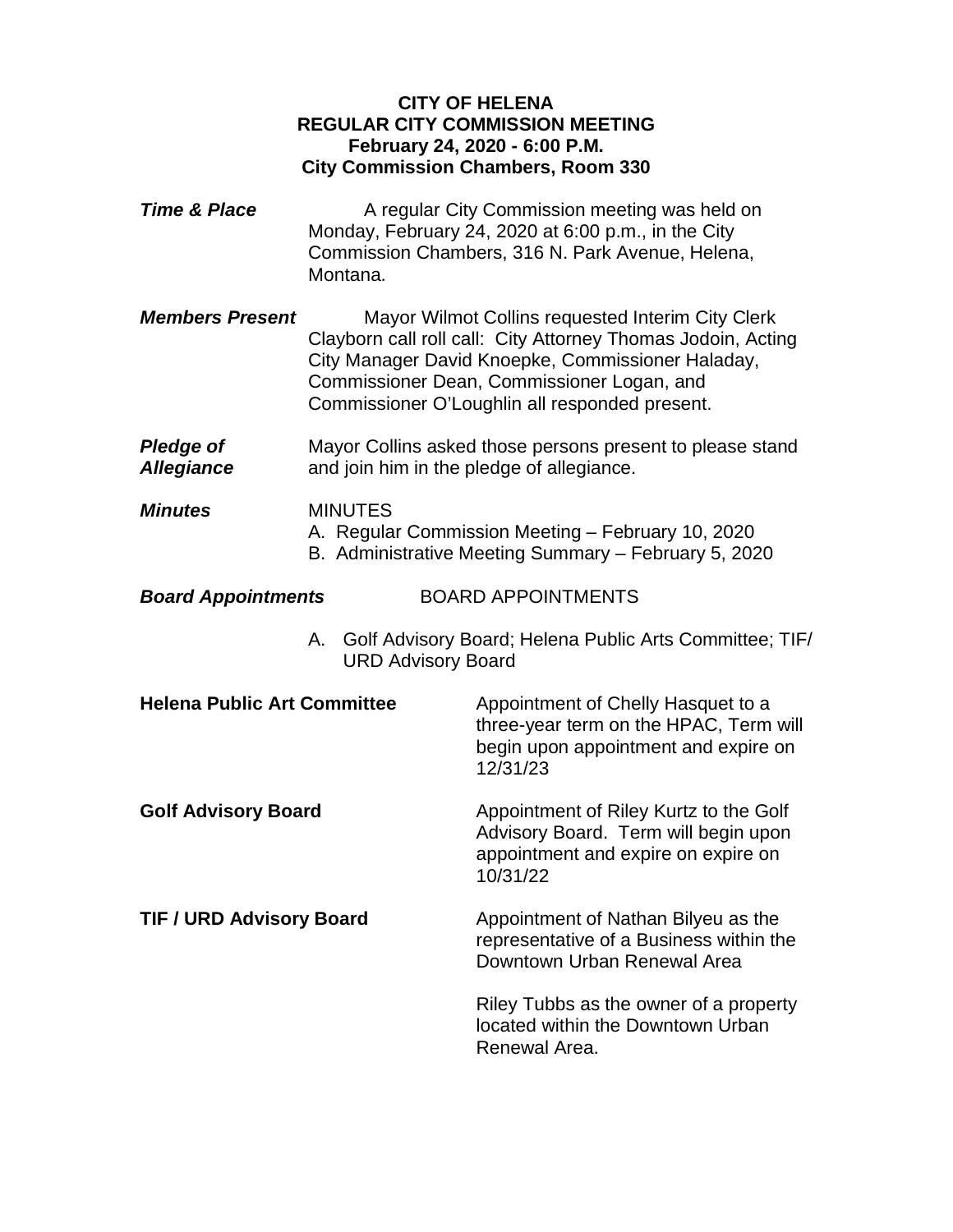|                       | Hannah VanHoose as a resident within<br>the Downtown Urban Renewal Area but<br>is not an owner.                           |
|-----------------------|---------------------------------------------------------------------------------------------------------------------------|
|                       | Lee Schubert as a representative of the<br><b>Business Improvement District</b>                                           |
|                       | Andy Shirtliff as the Lewis and County<br>representative.                                                                 |
| TIF / URD (Continued) | <b>Brian Obert as the Montana Business</b><br>Assistance Connection representative                                        |
|                       | Lori Ladas as the representative of a<br>non-profit organization.                                                         |
|                       | <b>Tatum Curtis and Charlie Carson as</b><br>business or property owners within the<br>Rodney Street Study Area.          |
|                       | Jennifer Deherrera as the real estate or<br>property development professional in<br>the Urban Renewal Area.               |
|                       | Kalli Kind as a representative of Helena<br>School District #1                                                            |
|                       | Krys Holmes as the representative of an<br>art, music or other cultural organization<br>located in the Urban Renewal Area |
|                       | William Greiner as the representative of<br>historic preservation organization                                            |
|                       | Andrew Chanania as a representative of<br>an organization focused on housing.                                             |
|                       | Commissioner Logan moved to approve the board                                                                             |

**Commissioner Logan moved to approve the board appointments as listed.** Commissioner O'Loughlin seconded the motion. Interim City Clerk Clayborn called a roll call vote, as follows: Commissioner Haladay voted aye, Commissioner Dean voted aye, Commissioner Logan voted aye, Commissioner O'Loughlin voted aye and Mayor Collins voted aye. The motion carried, 5-0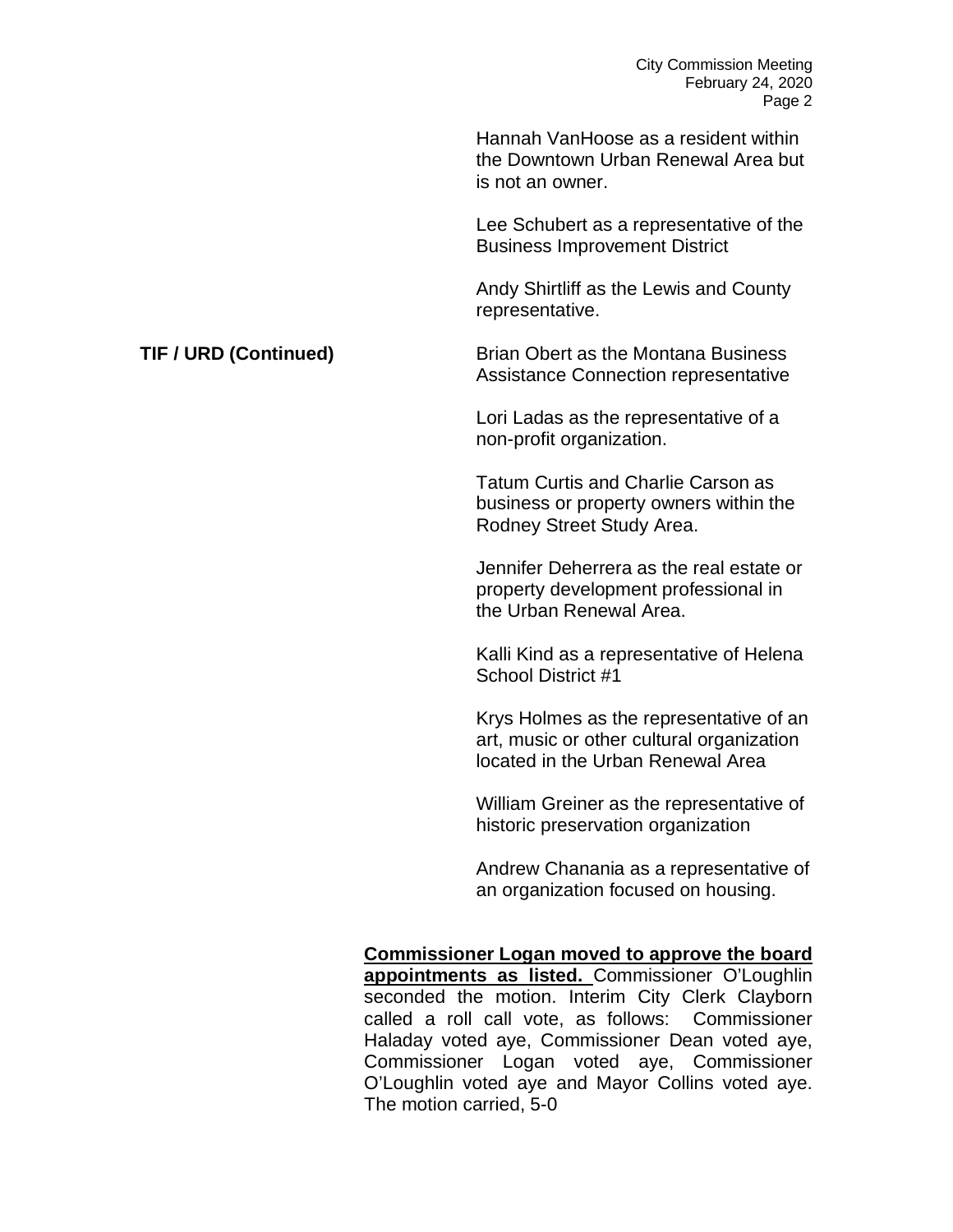## *Consent Agenda* CONSENT AGENDA

- A. Claims
- B. A resolution granting Railroad Urban Renewal District Tax Increment Financing funds for a sidewalk and stormwater infrastructure improvement project at 1322 Helena Avenue. **Resolution 20591**

Public Comment Mayor Collins called for public comment, none was received.

**Motion Commissioner Haladay moved to approve the Consent Agenda, Claims and item B.** Commissioner Dean seconded the motion. Interim City Clerk Clayborn called a roll call vote, as follows: Commissioner Haladay voted aye, Commissioner Dean voted aye, Commissioner Logan voted aye, Commissioner O'Loughlin voted aye and Mayor Collins voted aye. The motion carried, 5-0

## *Communications from* COMMUNICATIONS/PROPOSALS FROM CITY *City Commissioners* COMMISSIONERS

Commissioner Dean spoke to the concept of an employee service award, and proposed it be titled the "Ed Noonan Service Award".

Commissioner O'Loughlin spoke about the Interim City Manager process. The Commissioner stated the process to recruit a permanent City Manager could be a months long process and as such there needed to be a competent Interim City Manager to "keep the trains running on time." The process should be quick but thoughtfully enacted. Commissioner O'Loughlin stated she was disappointed the Commission was unable to fully consider Ed Meece for the Interim position and felt some of the reporting and public commentary was inconsistent with her own due diligence regarding Mr. Meece and his work as City Manager in Livingston. Commissioner O'Loughlin stated she hoped the City could move forward expeditiously to secure another candidate.

| <b>Report of the City</b>  | <b>REPORT OF THE CITY ATTORNEY</b>                       |
|----------------------------|----------------------------------------------------------|
| <b>Attorney</b>            | City Attorney Jodoin stated there was nothing to report  |
|                            |                                                          |
| <b>Litigation Strategy</b> | <b>LITIGATION STRATEGY</b>                               |
|                            | City Attorney Jodoin stated there was nothing to report. |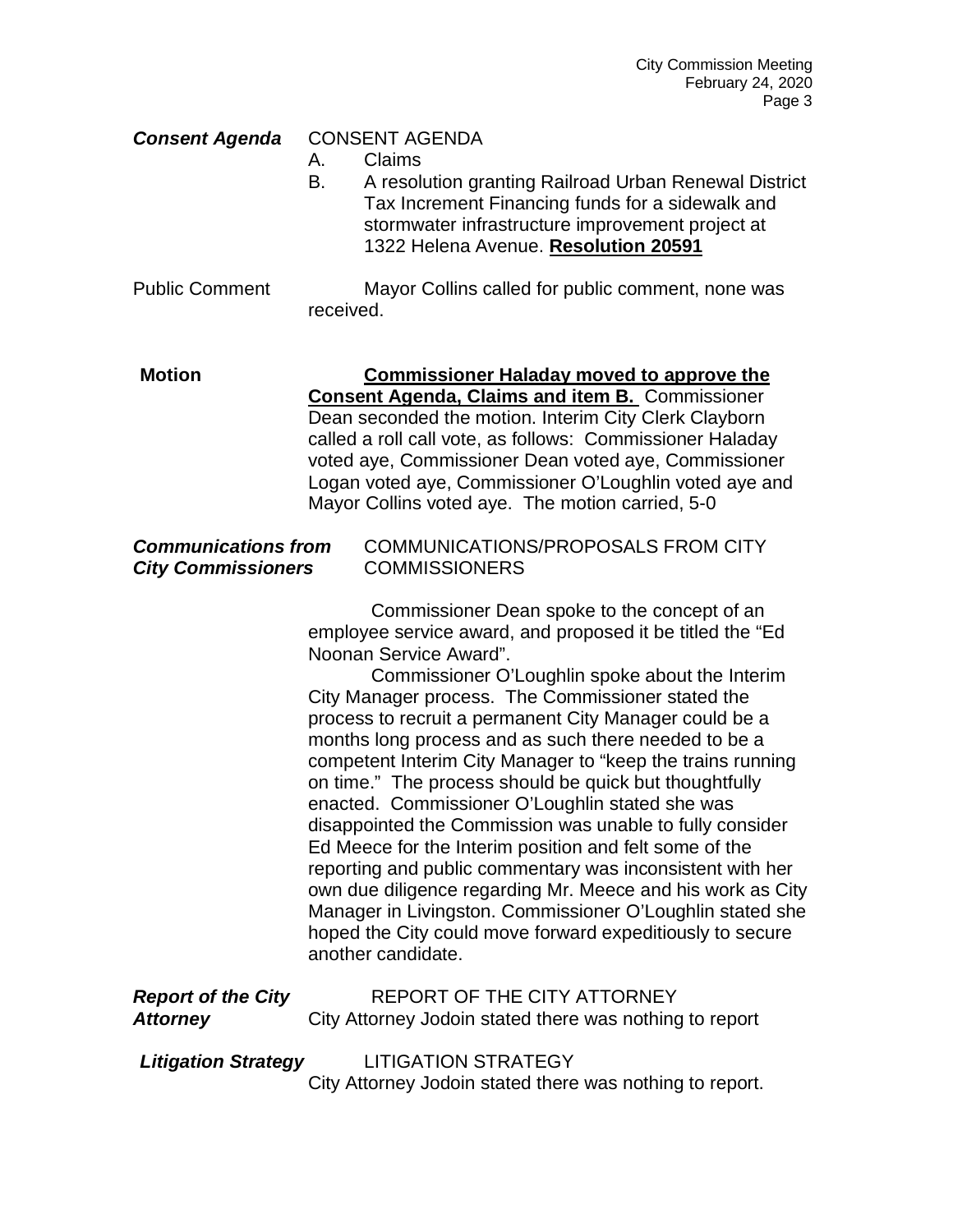**Report of the City** REPORT OF THE CITY MANAGER *Manager* Acting City Manager Knoepke stated the Ambulance Board voted to extend the 7-year contract with St. Peter's hospital. This would need to be brought back to St. Peter's for review before final adoption. *Communications from* COMMUNICATIONS FROM THE HELENA CITIZENS *the Helena Citizens* COUNCIL Pat Christian, HCC rep, spoke to the HCC upcoming meeting business and updates, including the HCC priorities for the year. *Regular Items* REGULAR ITEMS A. CONSIDER RELEASE OF AN EXISTING 30 FOOT-WIDE EMERGENCY ACCESS EASEMENT LOCATED WITHIN UPLANDS PHASE 1 OF THE CROSSROADS AT MOUNTAIN VIEW MEADOWS UNDER COS #3305704 Staff Report **City Engineer Ryan Leland reported Mark Runkle**, the applicant has submitted a request to the City of Helena to release its interest in the existing emergency access easement that was created for Uplands Phase 1 in 2017.

The easement was granted for the purpose of emergency services over and across the Tract 1-A-2 and Tract C-2-A-1- A-1-A-1-A-1-A both as shown on the Plat of Uplands Phase 1 of the Crossroads at Mountain View Meadows under easement #3305704. No city utilities are in the existing easement. Consider the release of easement. The legal description of the easement are as follows: The 30' wide emergency access easement located within Uplands Phase 1 of the Crossroads at Mountain View Meadows under easement #3305704, all in Helena, Lewis and Clark County, Montana. Phase 2 will create permanent provisions to supplant temporary easement conditions. An easement release will allow the development of Uplands Phase 2.

City Staff recommends approval of a release of an existing 30' wide emergency access easement located within Uplands Phase 1 of the Crossroads at Mountain View Meadows under COS #3305704

.

**Motion Commissioner O'Loughlin moved to approve the release of an existing 30-foot wide emergency access**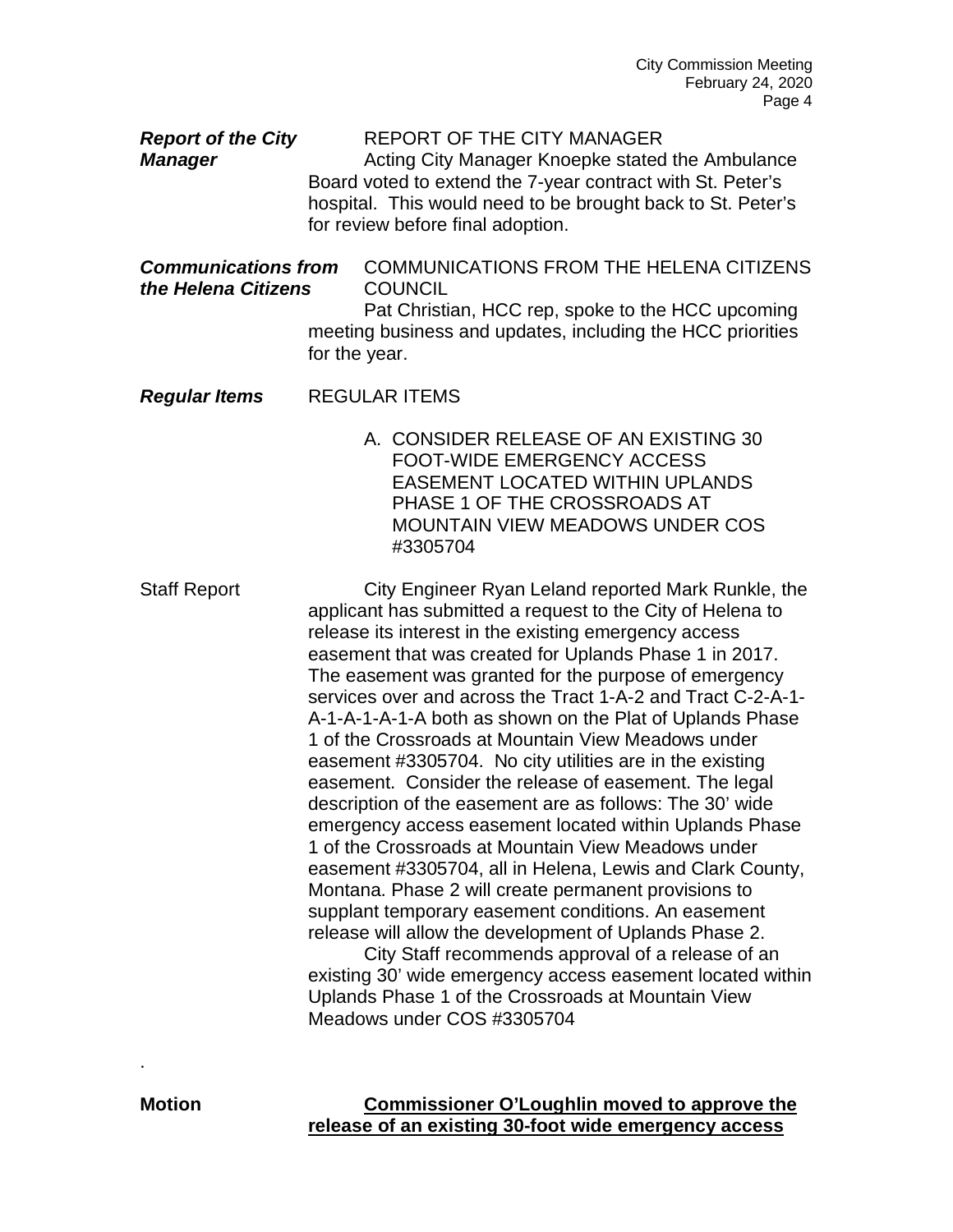# **easement located within Uplands Phase 1 of the Crossroads at Mountain View Meadows under COS**

**#3305704.** Commissioner Haladay seconded the motion. Interim City Clerk Clayborn called a roll call vote, as follows: Commissioner Haladay voted aye, Commissioner Dean voted aye, Commissioner Logan voted aye, Commissioner O'Loughlin voted aye and Mayor Collins voted aye. The motion carried, 5-0

> B. CONSIDER A RELEASE OF AN EXISTING 30 FOOT STORM WATER EASEMENT LOCATED BY THE CENTERLINE OF THE STORM WATER DRAINAGE CONVEYANCE DITCH AS SHOWN WITHIN UPLANDS PHASE 1 OF THE CROSSROADS AT MOUNTAIN VIEW MEADOWS UNDER COS #3305706.

| <b>Staff Report</b>   | City Engineer Ryan Leland reported Mark Runkle,<br>applicant has submitted a request to the City of Helena to<br>release its interest in the storm water easement that were<br>created for Uplands Phase 1 in 2017. The easement was<br>granted for the purpose of storm water conveyance over and<br>across the Tract 1-A-2 as shown on the Plat of Uplands<br>Phase 1 of the Crossroads at Mountain View Meadows<br>under easement #3305706. No city utilities are in the<br>existing easement. The legal description of the easement<br>are as follows: The 30' wide storm water easement located<br>within Uplands Phase 1 of the Crossroads at Mountain View<br>Meadows under easement #3305706, all in Helena, Lewis<br>and Clark County, Montana. Phase 2 will create permanent<br>provisions to supplant temporary easement conditions. An<br>easement release will allow the development of Uplands<br>Phase 2.<br>City Staff recommends approval of a release of an<br>existing 30' storm water easement located by the centerline<br>of the storm water drainage conveyance ditch as shown<br>within Uplands Phase 1 of the Crossroads at Mountain View<br>Meadows under COS #3305706. |
|-----------------------|---------------------------------------------------------------------------------------------------------------------------------------------------------------------------------------------------------------------------------------------------------------------------------------------------------------------------------------------------------------------------------------------------------------------------------------------------------------------------------------------------------------------------------------------------------------------------------------------------------------------------------------------------------------------------------------------------------------------------------------------------------------------------------------------------------------------------------------------------------------------------------------------------------------------------------------------------------------------------------------------------------------------------------------------------------------------------------------------------------------------------------------------------------------------------------------------------|
| <b>Public Comment</b> | Mayor Collins called for public comment.<br>Greg Wirth, spoke on behalf of the applicant Mr.<br>Runkle, and spoke in favor of approval of both easement                                                                                                                                                                                                                                                                                                                                                                                                                                                                                                                                                                                                                                                                                                                                                                                                                                                                                                                                                                                                                                           |
| <b>Motion</b>         | releases.<br><b>Commissioner Haladay moved to approve the</b><br>release of an existing 30-foot storm water easement<br>located by the centerline of the storm water drainage                                                                                                                                                                                                                                                                                                                                                                                                                                                                                                                                                                                                                                                                                                                                                                                                                                                                                                                                                                                                                     |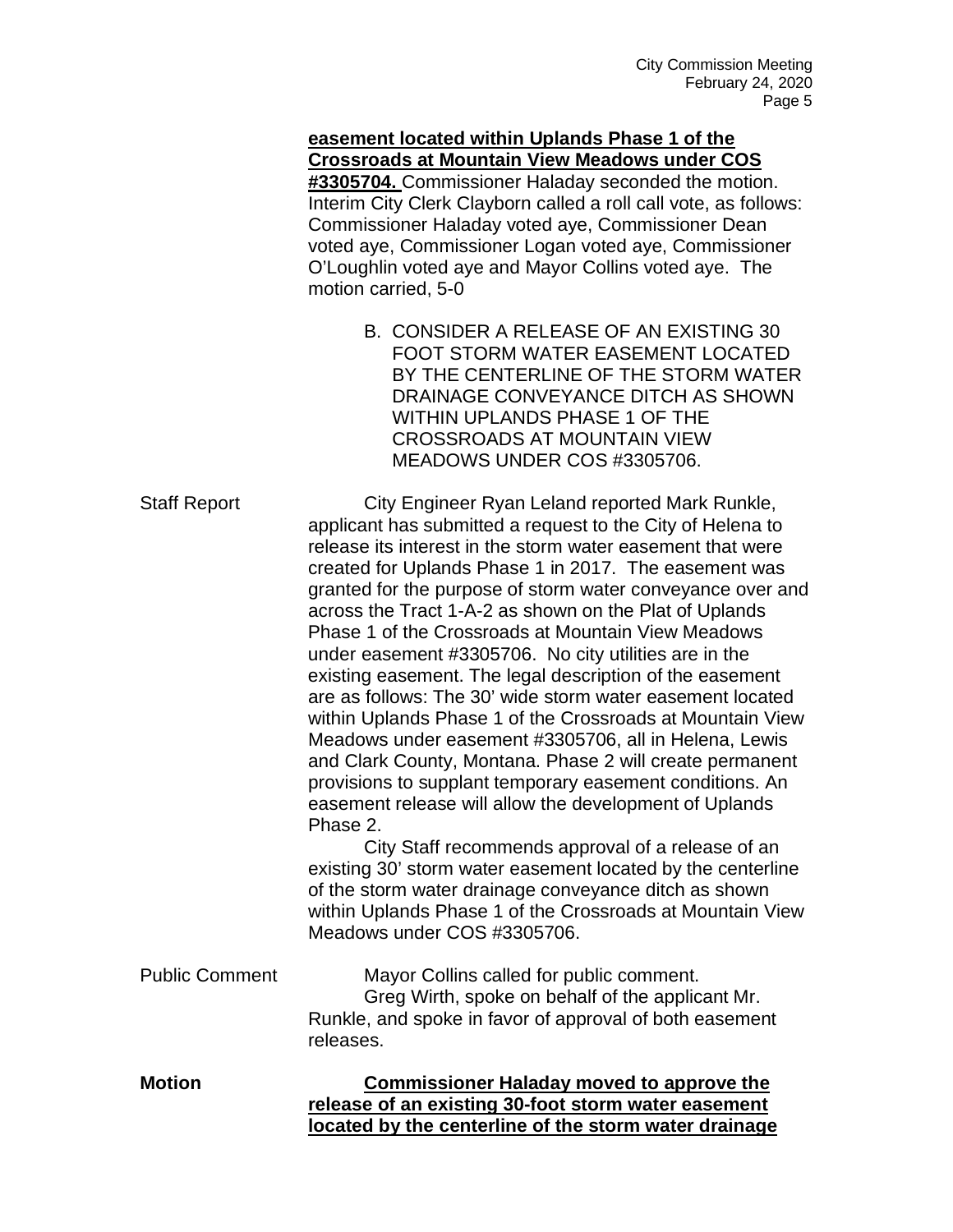**conveyance ditch as shown within uplands phase 1 of the crossroads at mountain view meadows under cos #3305706** Commissioner O'Loughlin seconded the motion. Interim City Clerk Clayborn called a roll call vote, as follows: Commissioner Haladay voted aye, Commissioner Dean voted aye, Commissioner Logan voted aye, Commissioner O'Loughlin voted aye and Mayor Collins voted aye. The motion carried, 5-0

C CONSIDER A RESOLUTION ESTABLISHING A GOAL OF 100% CLEAN, RENEWABLE ELECTRICITY FOR THE HELENA COMMUNITY BY 2030

Sustainability Coordinator Patrick Judge reported A draft of the "100% Clean, Renewable Electricity for Helena" resolution was presented to the Commission at the February 5, 2020 administrative meeting. The Commission discussed the resolution and expressed a desire to move it forward to a Public Hearing and Commission Vote on February 24, 2020. Commissioners also suggested several ideas for improving the draft. The attached version contains changes (highlighted in yellow) meant to incorporate those suggestions. Approval of such a goal would send an important signal to policymakers, the local utility, and others. Helena would continue its collaboration with other Montana cities in negotiating for an increasingly clean and renewable energy portfolio and energy products (like a Green Tariff). The Whereas statements of the resolution further describe how this resolution furthers the City's commitment to a clean energy future. If successful, the effort to bring 100% clean electricity to the Helena community by 2030 would have notable environmental benefits in terms of greenhouse gas reduction and transitioning away from fossil fuel-based resources. There is little downside risk, other than the possibility of establishing a goal and not meeting it.

City Staff recommended to approve a resolution establishing a goal of 100% clean, renewable electricity for the Helena community by 2030.

Discussion Commissioner Dean asked what steps needed to be made to make the March  $6<sup>th</sup>$  deadline. Mr. Judge stated a board would convene a sub-committee meeting of the Helena Citizen Conservation Board at which time initial steps for the application would be developed.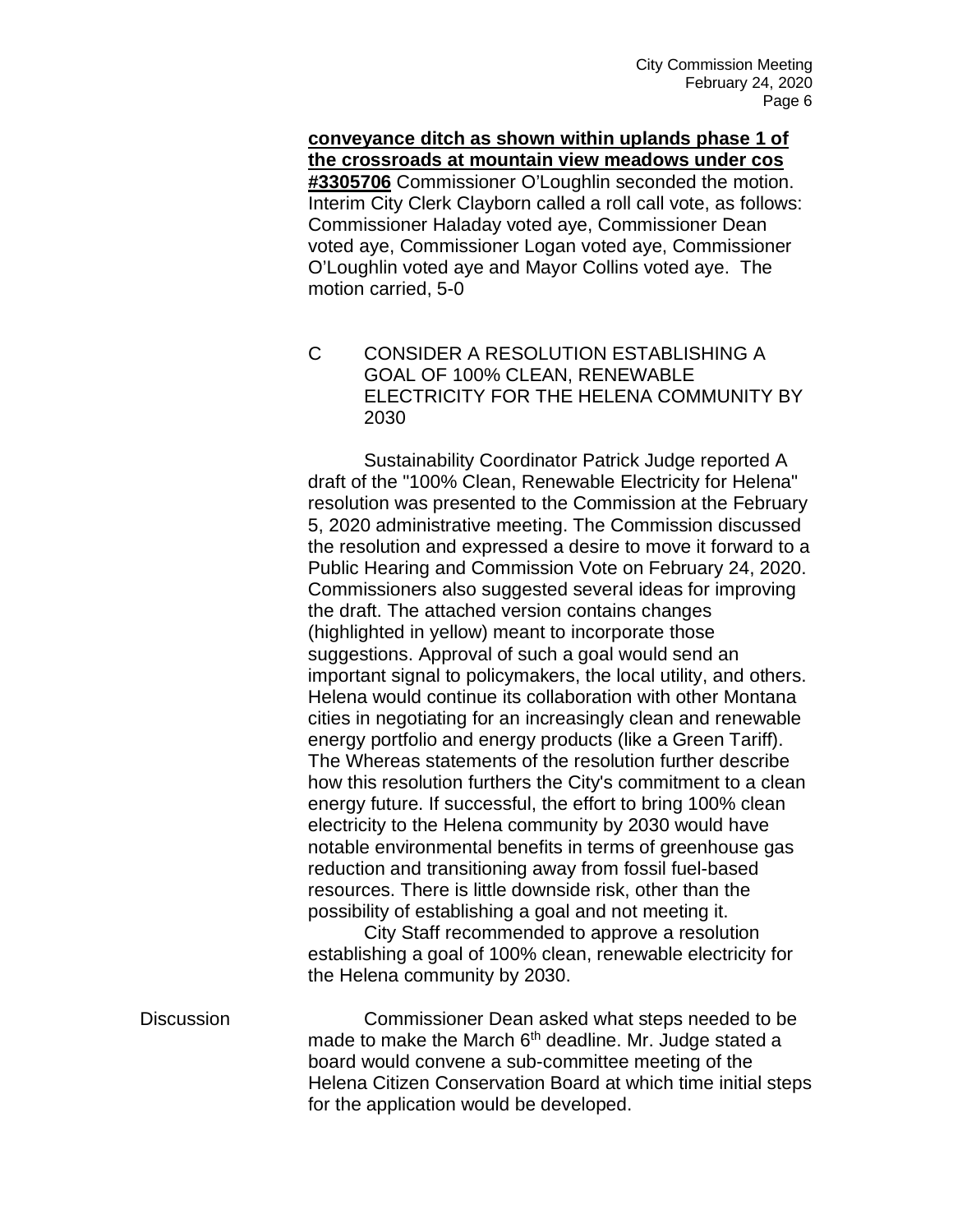Public Comment Mayor Collins asked for public comment

Ann Wilsnack spoke in favor of the resolution.

Brian Fadie, 216 N Ewing St, Vice-Chair HCCB,

spoke in favor of the Resolution.

Mary Bourgeois, 1630 Stuart St, spoke in favor of the resolution and the zero-interest loan program.

Cassie Perkins, Helena High Environmental Green Group, spoke in favor of the resolution.

Tim Holmes, 446 N Hoback, spoke in favor of the resolution.

Gray Haladay, spoke in favor of the resolution.

Matt Scheuster, spoke in favor of the resolution.

Isaac Neiring, Montana Youth Action representative,

spoke in favor of the resolution. Helen Bovington, 1042 Breckenridge, spoke in favor

of the resolution.

Representative Rob Farris-Olsen spoke in favor of the resolution.

Farris-Olsen spoke in favor of the resolution. Melissa Hervine, spoke in favor of the resolution. Diana Hammer, spoke in favor of the resolution Rose Ellis spoke in favor of the resolution.

Bob Adams, Seasonal Ranger Glacier national Park, spoke in favor of the resolution.

Andrew Valanais, executive director of Montana renewable energy connection, spoke in favor of the resolution.

Gene Sevins spoke in favor of the resolution.

Janice Frish spoke in favor of the resolution.

Susan Dubree, 428 Wilder Ave, spoke in favor of the resolution.

Representative Maryann Dunwell, 3820 Alexis Ave, member of the Legislative Consumer Committee, spoke in favor of the resolution.

Sue Kronenberger, spoke in favor of the resolution. Lynne Boone, spoke in favor of the resolution.

Pat Christian, Hauser Blvd, spoke in favor of the resolution.

Jay Bick, spoke in favor of the resolution.

William "Chip" Clausen, 202 Pine St, spoke in favor of the resolution.

Michelle Ubaraga, Livingston resident, member of Moms Clean Air Force, spoke in favor of the resolution.

Heidi Hartingrex, Saddle Dr., spoke in favor of the resolution.

Jessica Peterson, 1024 Avenue, spoke in favor of the resolution.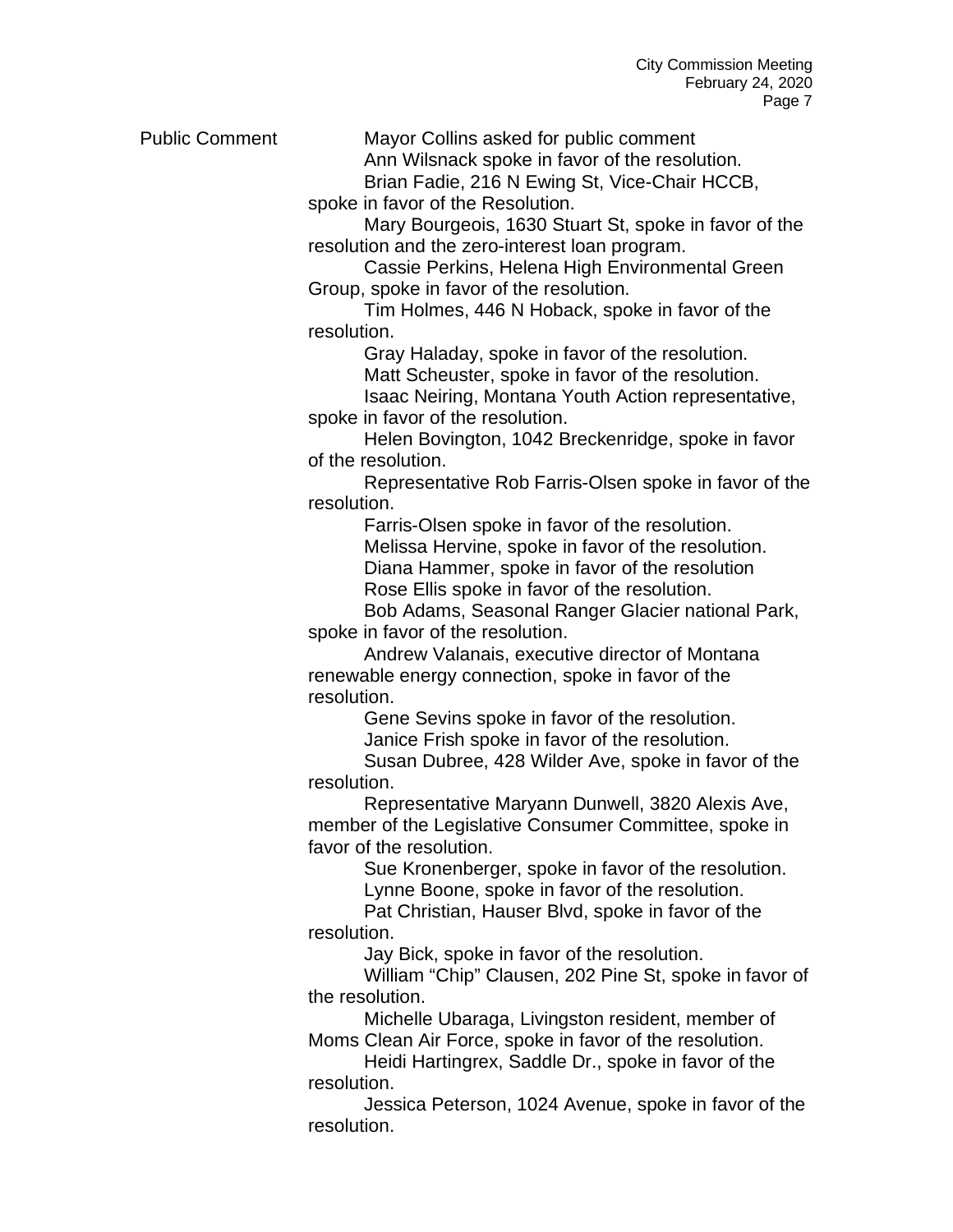Jonathan Matthews, 1633 Flowerree St. spoke in favor of the resolution.

> Brian Coplin spoke in favor of the resolution. Shawn Reagor spoke in favor of the resolution.

Discussion Commissioner Dean thanked all that attended the meeting and spoke in favor of the resolution, and thanked the organizations involved, and Mr. Patrick Judge for his efforts as the Sustainability Coordinator. The Commissioner stated she hoped this would just be a positive first step in this matter.

> Commissioner O'Loughlin stated she was also in support of the resolution and felt there were clear actionable steps in pushing the resolutions goals forward. The Commissioner spoke to the power of a municipality in pushing for action from NorthWestern Energy.

> Commissioner Logan stated he could not better state his reasons for support than had already been expressed this evening. The Commissioner spoke in favor of the resolution.

Commissioner Haladay thanked all those in attendance and spoke to the hard work of the previous Commission members in pushing this and similar efforts forward. The Commissioner spoke about the work which still needed to be done in order to push forward the goals related to the resolution. The Commissioner stressed how the Municipality could play the role as an advocate to push all matters related to this resolution forward with Corporate partners and at the State government level.

Mayor Collins spoke to the large and positive turnout by the community this evening and urged the community to continue pushing the Commission to pursue this issue. The Mayor stated this would be just the beginning.

**Motion Commissioner Dean moved to resolution establishing a goal of 100% clean, renewable electricity for the Helena community by 2030.** Commissioner Haladay seconded the motion. Interim City Clerk Clayborn called a roll call vote, as follows: Commissioner Haladay voted aye, Commissioner Dean voted aye, Commissioner Logan voted aye, Commissioner O'Loughlin voted aye and Mayor Collins voted aye. The motion carried, 5-0 **Resolution 20592**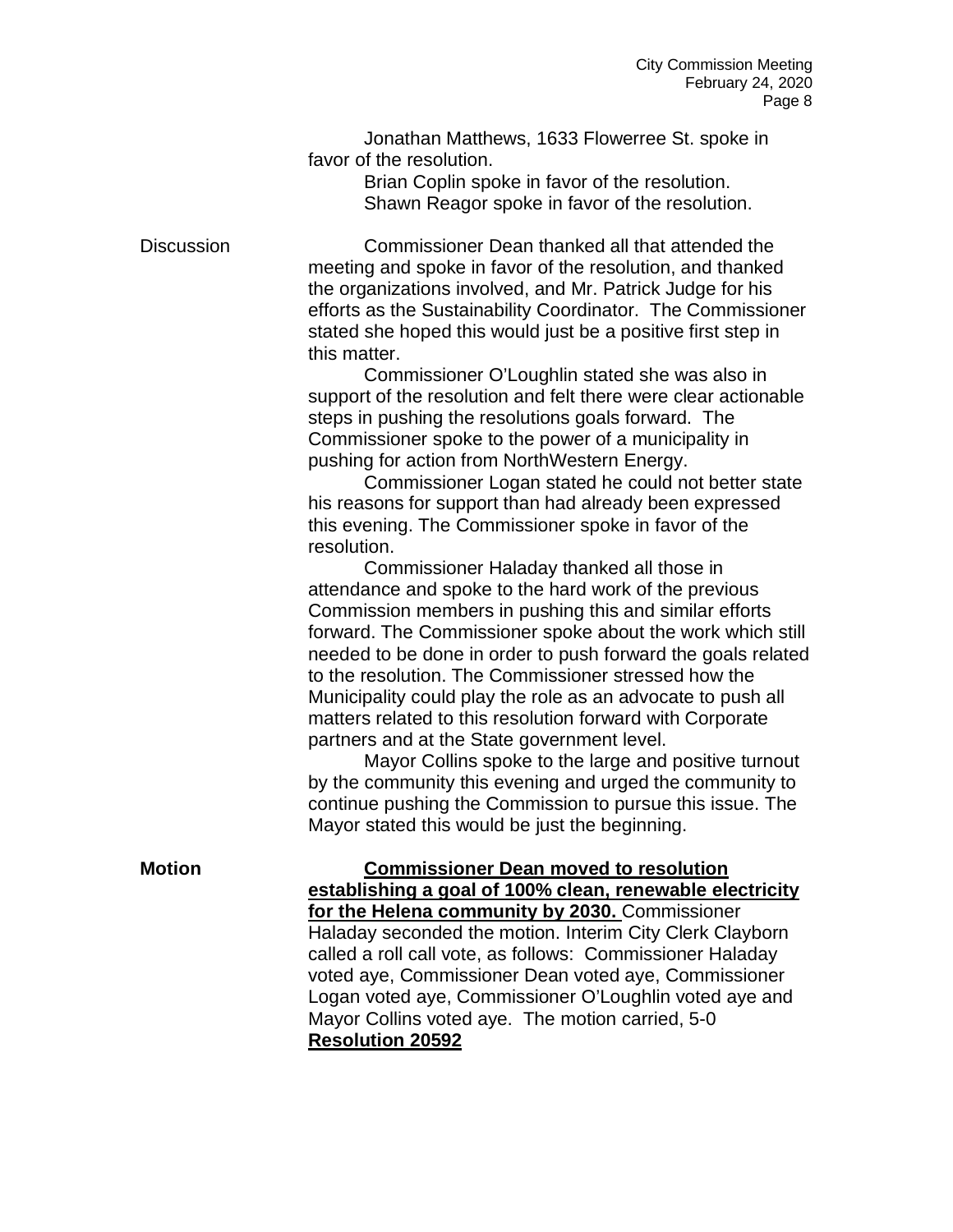#### **Public Hearings** PUBLIC HEARINGS

A. CONSIDER FINAL PASSAGE OF AN ORDINANCE NO. 3280 ADOPTING BY REFERENCE THE STATE ADOPTED 2018 EDITIONS OF THE INTERNATIONAL BUILDING CODE (IBC) ALONG WITH APPENDIX CHAPTER C GROUP U, AGRICULTURAL BUILDINGS, THE INTERNATIONAL RESIDENTIAL CODE (IRC) ALONG WITH APPENDIX CHAPTER Q TINY HOUSES AND APPENDIX CHAPTER S STRAWBALE CONSTRUCTION, THE INTERNATIONAL EXISTING BUILDING CODE (IEBC), INTERNATIONAL MECHANICAL CODE (IMC), INTERNATIONAL FUEL GAS CODE (IFGC), UNIFORM PLUMBING CODE (UPC) AND 2017 EDITION OF THE NATIONAL ELECTRICAL CODE (NEC) AND CLARIFYING PROVISIONS RELATING TO THE ADMINISTRATION AND ENFORCEMENT OF THESE CODES BY REPEALING CHAPTERS 2, 3, 4, 5, 7, AND 13, AMENDING CHAPTER 1, AND ADOPTING A REVISED CHAPTER 2 OF TITLE 3, OF THE HELENA CITY CODE

Staff Report Chief Building Official Kimberley Mack reported on January 13, 2020, the City of Helena Commission voted unanimously to approve first passage of an ordinance to adopt the latest editions of building construction codes as noted above and related State mandated amendments in several chapters within Title 3 of the Helena City Code. A public hearing is scheduled for February 24, 2020 to consider public comment and final passage. The chapters in Title 3 were representative of several ordinances regarding the adoption of building construction related codes and are now clarified into a single chapter. Currently, the Building Division for the City of Helena is enforcing the 2012 editions of the IBC, IRC, IEBC, IMC,

IFGC, UPC and the 2014 NEC. Effective December 7, 2019, the State of Montana Building Codes Program adopted new Administrative Rules of Montana (ARM) implementing the use of the above codes and mandating their adoption. ARM 24.301.202 requires the code adoption by certified local jurisdictions be the same as those adopted by the State and they have 90 days from December 4, 2019 to adopt this version of the codes. The codes as adopted by the State may not be altered and must be adopted by certified jurisdictions in the same editions with the same amendments as adopted by the State. Once the City has adopted the above codes, notification must be sent to the State informing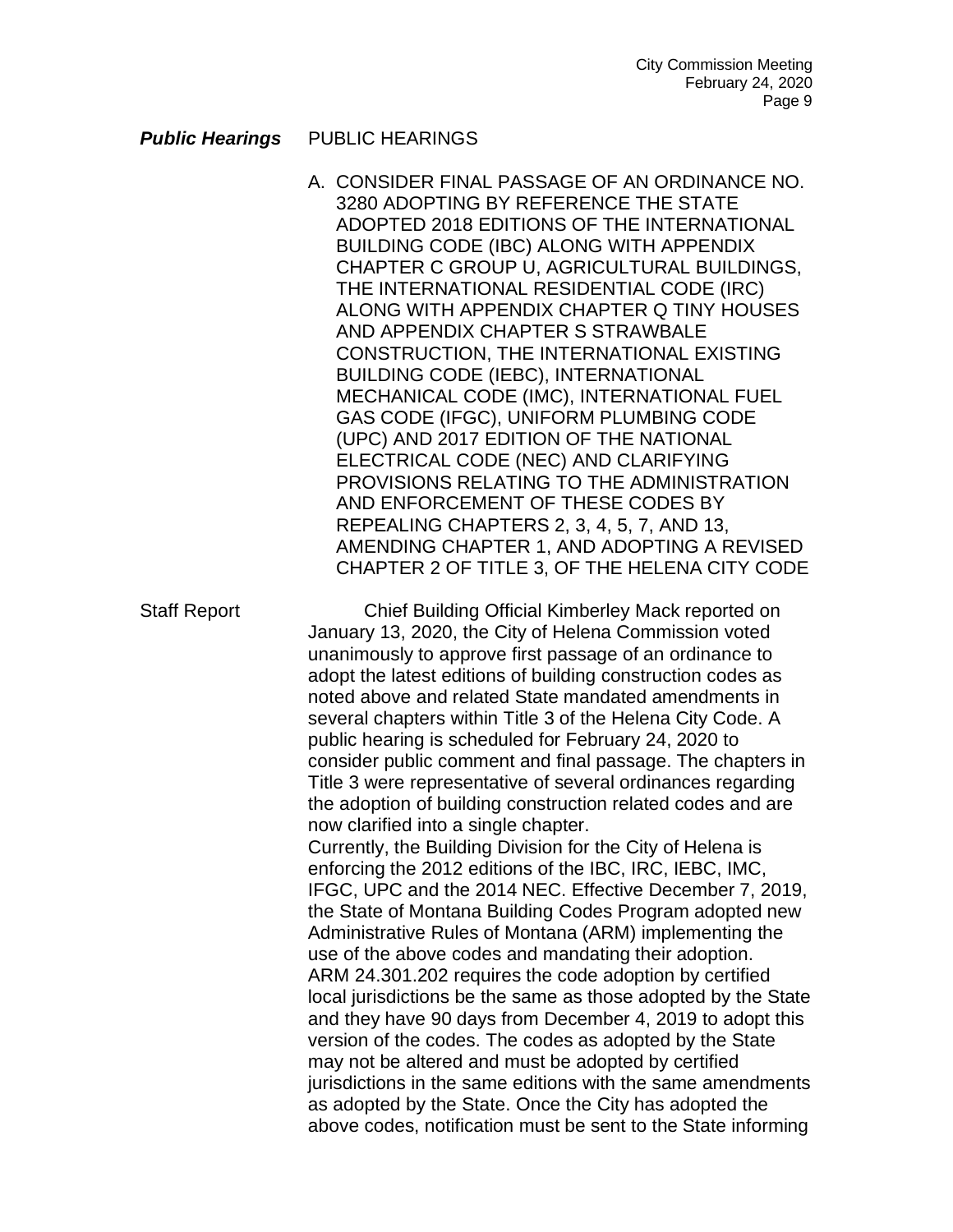them of the adoption with copies of the ordinances. MCA 7- 5-108 requires a proposed ordinance for adoption that incorporates by reference the provisions of any code or amendments, be available for public inspection and examination a minimum of 30 days prior to final adoption. These documents have been available in the City Clerk's office since January 14, 2020 and have had no inquiries to date. Of significance in the amendments, the State deleted Section 116 – Unsafe Structures and Equipment in its entirety when they adopted the current edition of the IBC. This decision was based on an Attorney General's opinion and provision in Title 50, Chapter 60 MCA, that states the building and construction standards do not apply to existing building and equipment that become unsafe. The International Fire Code (IFC) has a comparable section, Section 111 – Unsafe Building, that does provide for the regulations of buildings or structures that have become unsafe. The enforcement of this section will begin with the Fire Department.

The purpose of the proposal is to present the above series of codes, as amended through the State of Montana, to the City Commission for final passage and to hear public comment on the proposed codes. City staff is recommending the proposed consolidation of all the building construction related codes into a single chapter and adopting by reference the amendments to the above stated codes required by the State.

The State of Montana has chosen not to adopt the 2018 International Energy Conservation Code (IECC) at this time to provide further discussion through public listening sessions throughout the state. We will bring the adoption of the 2018 IECC to the Commission at a later date. The 2018 International Fire Code (IFC) is not being adopted at this time. The State's adoption of the IFC is through the State Fire Marshal's Office. That process has not been completed and will put forward to the Commission by the Fire Department at a later date. The 2018 International Wildland-Urban Interface Code (IWUIC) is not being considered for adoption at this time. The City of Helena is engaging stakeholders in additional meetings and will bring forth a recommendation regarding the adoption of the WUI at a future date. The 2018 International Swimming Pool and Spa Code (ISPSC) is not being considered for adoption by the City as it is currently being enforced by the Lewis and Clark County Public Health Department and DPHHS, along with several other pool codes. Having multiple agencies enforcing the same code may lead to multiple interpretations of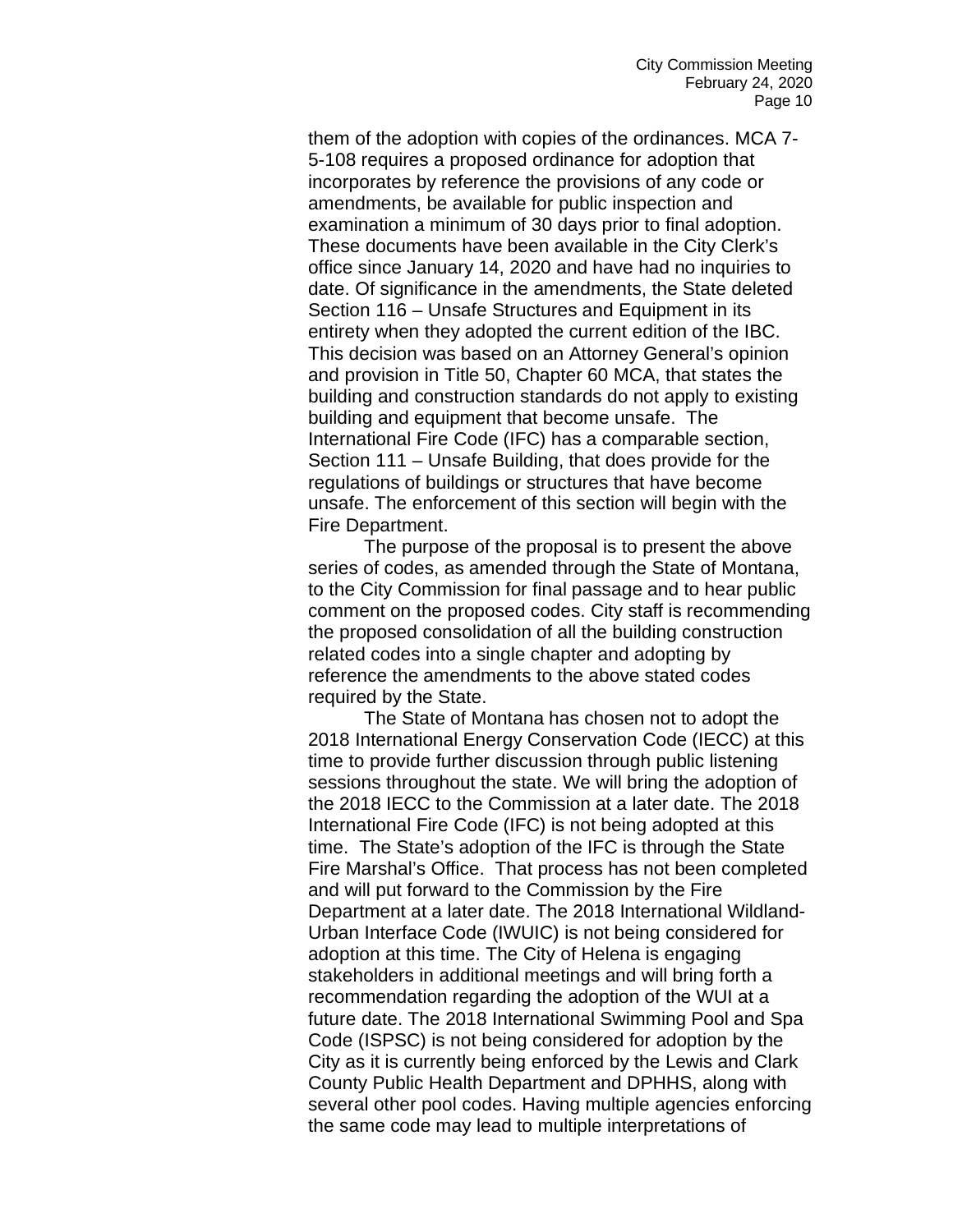provisions and confusion for the applicant. Final passage and adoption by the Commission enables the City Building Division to comply with the State's directive to adopt the new editions of the above codes. This keeps the City's certified enforcement program in good standing. Updating to the new code editions provides builders and the public with the opportunity to make use of the newest technologies and materials that are authorized in the codes to provide for good sound, safe and efficient buildings. The new appendices for the regulation of tiny homes and strawbale construction will allow for additional options in construction and in housing types. The State of Montana Building Codes Program has chosen not to adopt the 2018 International Energy Conservation Code (IECC) at this time to provide further discussion through public listening sessions throughout the state. We will bring the adoption of the 2018 IECC to the Commission at a later date.

City Staff recommended approval of final passage of an ordinance No. 3280 adopting by reference the State adopted 2018 editions of the International Building Code (IBC) along with appendix Chapter C – Group U, Agricultural Buildings, the International Residential Code (IRC) along with Appendix Chapter Q – Tiny Houses and Appendix Chapter S – Strawbale Construction, the International Existing Building Code (IEBC), International Mechanical Code (IMC), International Fuel Gas Code (IFGC), Uniform Plumbing Code (UPC) and 2017 edition of the National Electrical Code (NEC) and clarifying provisions relating to the administration and enforcement of these codes by repealing Chapters 2, 3, 4, 5, 7, and 13, amending Chapter 1, and adopting a revised Chapter 2 of Title 3, of the Helena City Code.

- Discussion Commissioner Dean asked when the IECC discussions were going to commence could the Commission be apprised. Ms. Mack stated the meeting had already occurred and would provide the Commission with any information she could get regarding discussions had at the meeting.
- Public Testimony Mayor Collins opened the public hearing for public testimony, there being no one wishing to address the Commission, the public hearing was closed.
- **Motion Commissioner Haladay moved to approve final passage of an ordinance no. 3280 adopting by reference the state adopted 2018 editions of the International**